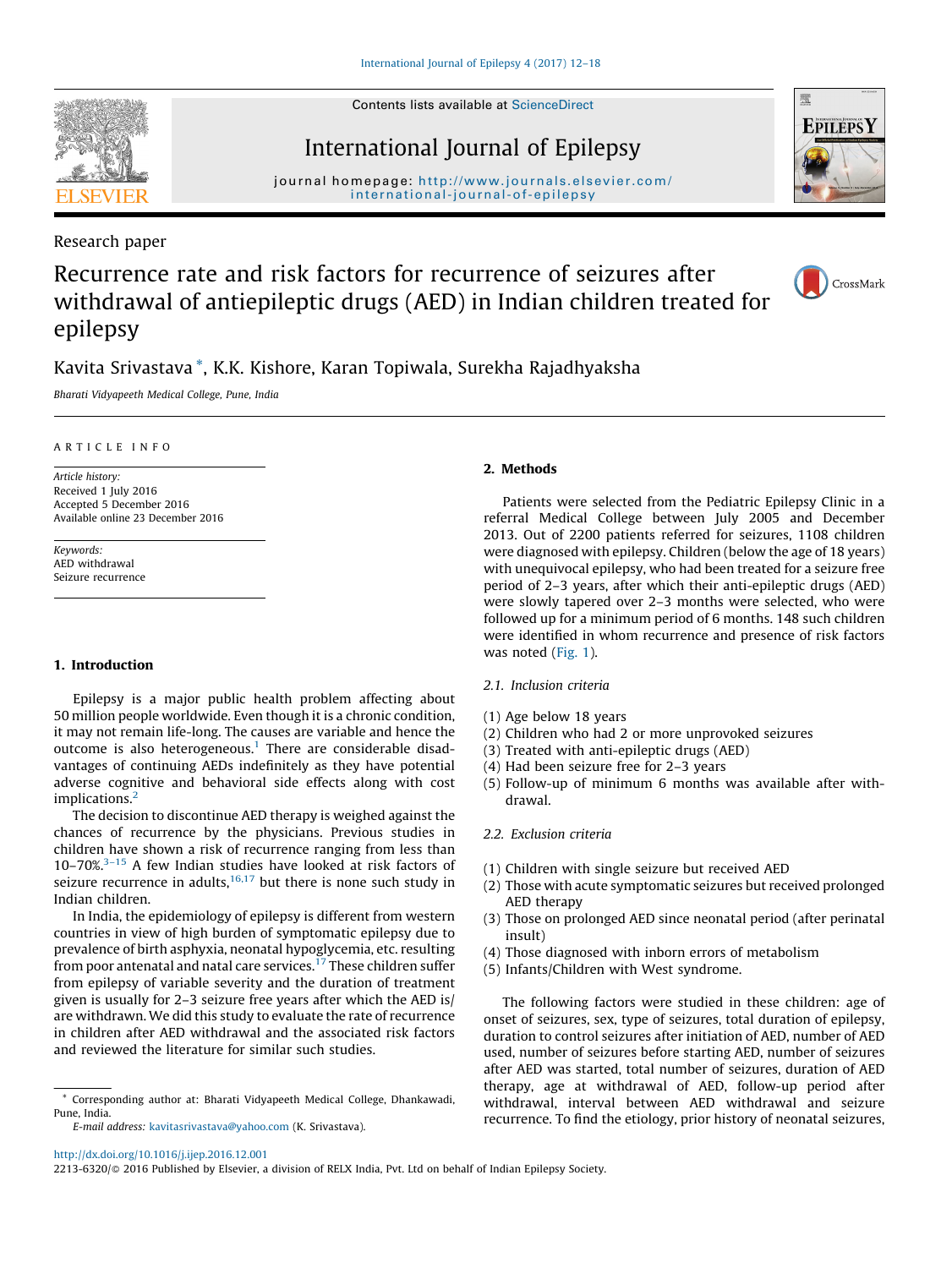<span id="page-1-0"></span>

Fig. 1. Patient flowchart.

febrile seizures and family history of seizures was taken in detail. The motor and cognitive development and any morbidities were noted. Investigations included EEG at onset of AED, EEG before withdrawal, type of EEG abnormality and neuro-imaging findings (preferably MRI).

The data was entered on excel sheet. Those patients who did not follow up were called telephonically to check for seizure recurrence.

#### 2.3. Statistical analysis

The information was collected and analyzed through SPSS (Statistical package for social sciences) version 17.0. For univariate analysis we have used Chi-square test, Fisher's exact test to find the association between recurrence and various risk factors. A multivariate analysis was carried out using Cox proportional Hazard model.

P value  $<$  0.05 was significant,  $<$  0.01 – highly significant

A detailed review of literature was performed by entering the key words – AED withdrawal, recurrence, relapse, risk factors. Databases searched were Pubmed, Embase, various articles in journals related to epilepsy and neurosciences and their cross references.

#### 3. Results: background data: see [Table 1](#page-2-0)

#### 3.1. Rate and timing of recurrence

Recurrence was seen in 47 cases, with a recurrence rate was 32%. The time to recurrence varied from 1 month to 10 years (mean of 1.189 years) after withdrawal of AED. 68% of total relapses occurred within 1 year, while 89% of relapses were within 2 years of withdrawal of AED. Thus only 11% relapse happened after 2 years of withdrawal (Fig. 2).



Fig. 2. Kaplan Meir curve for rate of recurrence.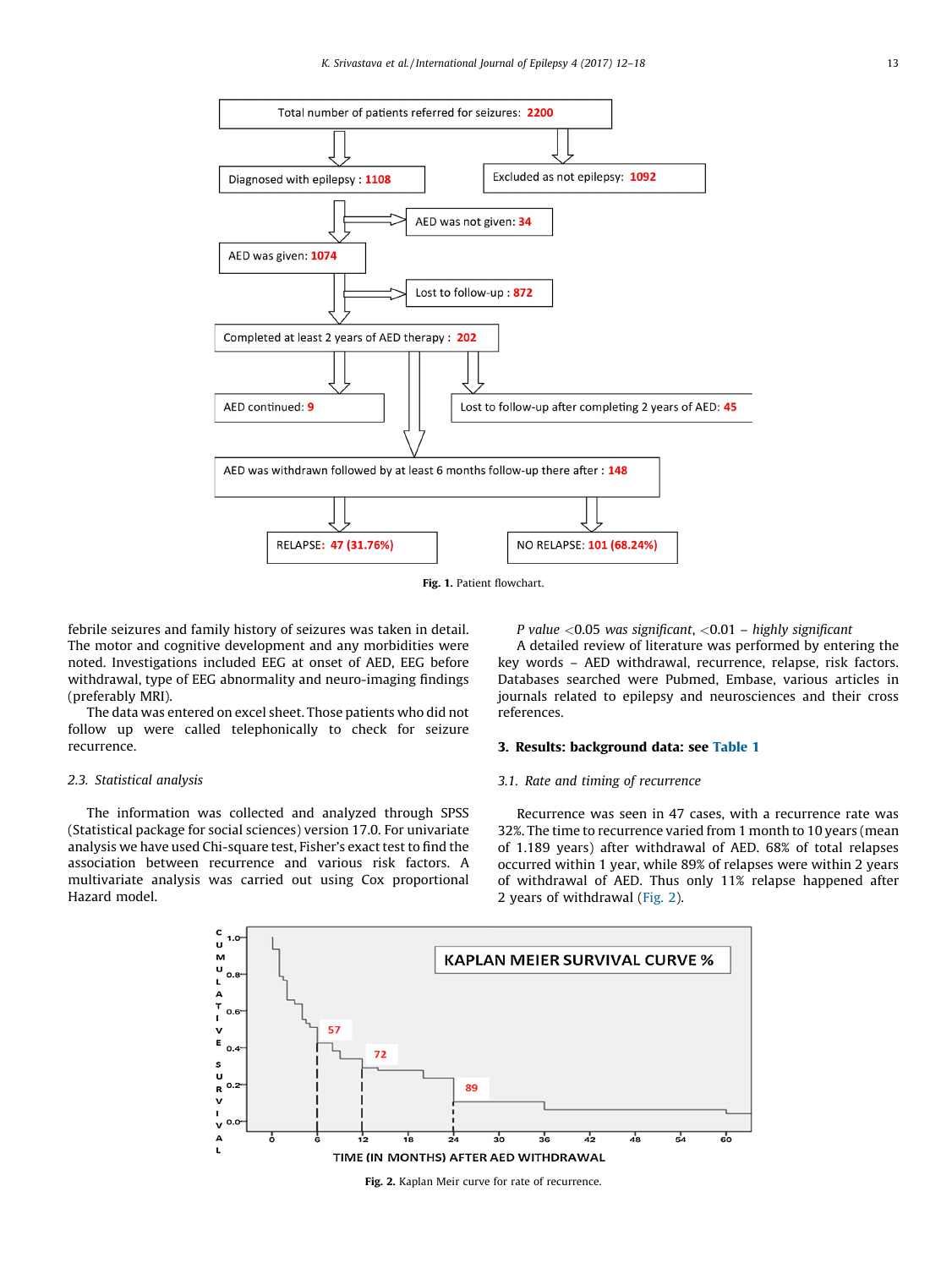#### <span id="page-2-0"></span>Table 1 Background data.

| Age (in years)                                         | Range: 2.8–20 years. Mean 4.34 years.     |
|--------------------------------------------------------|-------------------------------------------|
| Sex                                                    | Males: 96 (65%). Females: 52 (35%)        |
| Age of onset                                           | Range: 2 months to 16 years, Mean: 4      |
| Duration of active epilepsy (from 1st to last seizure) | Less than 1 month $(31)$ , 2–6 months $($ |

Study parameter **Details** 

#### Generalized epilepsy (37) – recurren

#### 3.2. Risk factors for recurrence

#### 3.2.1. Univariate analysis [\(Table 2](#page-3-0))

The following factors were found to be significantly associated with higher risk of recurrence – duration of active epilepsy (if more than 2 years), symptomatic etiology, prior history of neonatal seizures, concomitant cerebral palsy, response time after starting AED of more than 1 year, more than 2 seizures after start of AED therapy, total duration of AED given was more than 3 years.

The risk factors **not found significant** were gender, type of epilepsy, total number of seizures, past history of febrile seizures, family history of epilepsy, prior developmental delay alone (without associated cerebral palsy), EEG at onset of AED therapy as well as before withdrawal, abnormal neuro-imaging, number of AED required to control seizures, number of seizures before the start of AED, type of AED used, duration of AED withdrawal and age of AED withdrawal.

#### 3.2.2. Multivariate analysis: ([Table 3\)](#page-3-0)

Cox proportional hazard model was used and three factors acquired significance for increased risk of seizures: duration of epilepsy more than 2 years, age of AED withdrawal if more than 10 years and total duration of AED more than 3 years.

#### 4. Discussion: comparison with other studies

The literature search included adult and pediatric studies that looked at recurrence on follow up after AED withdrawal including a meta-analysis (Berg and Shinnar<sup>14</sup>) and a literature review (Britton<sup>15</sup>).

Rate of recurrence: Most studies found a recurrence rate between 14% and  $41\%^{3-5,12-23,25-27}$  Patients with JME reported a higher relapse rate, up to 80% while only 6.2% in CAE.<sup>21</sup> Ohta et al.,<sup>[12](#page-5-0)</sup> reported a low recurrence rate of 9.2% in cryptogenic focal epilepsies with normal pre-withdrawal EEG. Hitiris et al.,<sup>[30](#page-5-0)</sup> found 1 year seizure remission in upto 75% after treatment for 2–4 years. A prospective population based study (Cockerell et al.,  $32$ ) found 3 and 5 years remission in 86% and 54% respectively, but they included single unprovoked seizures.

**Timing of recurrence:** In our study, 14% of relapses occurred during withdrawal, 68% within 1 year and 89% within 2 years of AED withdrawal. In other studies, 20–50% of relapses were noted during withdrawal itself.<sup>[5,21,25](#page-5-0)</sup> The percentage of relapses happening within 1 year of withdrawal ranged from (30– 40%)<sup>[5,13](#page-5-0)</sup> in some studies to  $(60-70%)^{14,16,19,21,23,27}$  $(60-70%)^{14,16,19,21,23,27}$  $(60-70%)^{14,16,19,21,23,27}$  up to more than 70%.[25](#page-5-0) The percentage of relapses that happened within 2 years of AED withdrawal were  $(10-20\%)^{3,17}$  $(10-20\%)^{3,17}$  $(10-20\%)^{3,17}$   $(20-30\%)^{20}$  $(20-30\%)^{20}$  $(20-30\%)^{20}$  30-[4](#page-5-0)0%,<sup>4</sup> (40–50%),<sup>[13](#page-5-0)</sup> (70–80%),<sup>[3](#page-5-0)</sup> and 95%.<sup>[21](#page-5-0)</sup> Thus, maximum

| Age of onset                                           | Range: 2 months to 16 years. Mean: 4.99 years                                                                                                  |  |  |
|--------------------------------------------------------|------------------------------------------------------------------------------------------------------------------------------------------------|--|--|
| Duration of active epilepsy (from 1st to last seizure) | Less than 1 month $(31)$ , 2–6 months $(33)$ , 6 months to 1 year $(24)$                                                                       |  |  |
|                                                        | 1-3 years (29), 3-6 years (22), 7-10 years (9) Mean: 1.89 years                                                                                |  |  |
| Type of seizures                                       | Focal/secondarily generalized: 94, generalized: 40, multiple types: 11                                                                         |  |  |
| Focal epilepsy (111)                                   | Carbamazepine (26) - 6 symptomatic focal, 20 cryptogenic: 10 recurred                                                                          |  |  |
| Total recurrence in 30.                                | Phenytoin $(8)$ – 2 symptomatic: 1 recurred                                                                                                    |  |  |
| Details of drugs used:                                 | Phenobarbitone $(10)$ – 2 symptomatic: 5 recurred                                                                                              |  |  |
|                                                        | Valproate (26) - 11 symptomatic: 8 recurred                                                                                                    |  |  |
|                                                        | 2 drugs (14): 4 had recurrence, 3 drugs (8): 1 had recurrence                                                                                  |  |  |
|                                                        | 4 and 5 drugs (1 each): 1 had recurrence                                                                                                       |  |  |
| Generalized epilepsy (37) – recurrence in 13           | Valproate alone (16): 5 had recurrence                                                                                                         |  |  |
|                                                        | Valproate with other drugs (22): 8 had recurrence                                                                                              |  |  |
| Number of AED used                                     | Single (112), Two (23), Three (11), Four (1), Five (1)                                                                                         |  |  |
| Seizures before start of AED                           | 2 (61), 3-5 (51), 6-10 (18), 10-20 (6), More than 20 (12)                                                                                      |  |  |
| Seizures after start of AED                            | $0(71)$ , 1-2 (26), 3-10 (34), 10-20 (11), More than 20 (6)                                                                                    |  |  |
| Total number of seizures                               | 2-5 (82), 6-10 (28), 10-20 (18), More than 20 (20)                                                                                             |  |  |
| Duration of AED therapy                                | Range: 1.2-10 years (Mean: 3.31 years).                                                                                                        |  |  |
|                                                        | 2 years (42), 3 years (25), 3-5 years (32), 6-10 years (17).                                                                                   |  |  |
| Etiology:                                              | Idiopathic (14), Cryptogenic (77), Symptomatic (57)                                                                                            |  |  |
| Duration of tapering                                   | 3 months (122), 6 months (26)                                                                                                                  |  |  |
| History of perinatal insult                            | $12(8.1\%)$ , 8 had recurrence                                                                                                                 |  |  |
| History of febrile seizures                            | 41 (27%)                                                                                                                                       |  |  |
| History of developmental delay                         | 31 (20.9%). 18 did not have cerebral palsy - 4 had recurrence.                                                                                 |  |  |
|                                                        | 13 had cerebral palsy - out of which 8 had recurrence.                                                                                         |  |  |
| Family history of seizures                             | 26 (17.57%)                                                                                                                                    |  |  |
| EEG at onset (123)                                     | Normal $(22)$ – 8 had recurrence, Focal discharges $(63)$ , multifocal discharges $(21)$ ,<br>generalized spike/polyspike wave discharges (15) |  |  |
| EEG at withdrawal (78)                                 | Normal (45) – 9 had recurrence. Abnormal (33) – 9 had recurrence                                                                               |  |  |
| MRI findings (67)                                      | Normal (42) - 12 had recurrence. Abnormal (25) - 13 had recurrence                                                                             |  |  |
| Age at AED withdrawal                                  | 2.4 years to 19.6 years.                                                                                                                       |  |  |
|                                                        | 2-3 years $(10)$ – 2 had relapse, 3-5 years $(32)$ – 10 had relapse                                                                            |  |  |
|                                                        | 5–7 years $(26)$ – 11 had relapse, 7–10 years $(28)$ – 10 had relapse                                                                          |  |  |
|                                                        | 10-15 years $(41)$ – 10 had relapse, More than 15 years $(11)$ – 4 had relapse                                                                 |  |  |
| Follow up period (no. of patients)                     | Range: 6 months to 13 years (Mean 2.06 years).                                                                                                 |  |  |
|                                                        | Follow up was available for 1 year (56), $1-2$ years (43), $2-3$ years (31),                                                                   |  |  |
|                                                        | $3-5$ years (12), 6-8 years (3), 10 (1) and 13 (1).                                                                                            |  |  |
| Timing of seizure recurrence on follow up              | <b>Time to recurrence:</b> 1 month to 10 years (Mean 1.189 years)                                                                              |  |  |
| in 47 out of 148 patients (31.76%)                     | During withdrawal (7), Within 2 months (16), 3-6 months (11),                                                                                  |  |  |
|                                                        | 6 months to 1 year (5), 1–2 years (10), 3 years (2), 5 years (91), 10 years (2)                                                                |  |  |
|                                                        | Total recurrence within 1 year of withdrawal: 32 (68%),                                                                                        |  |  |
|                                                        | Within 2 years: 89%. After 2 years: 11%.                                                                                                       |  |  |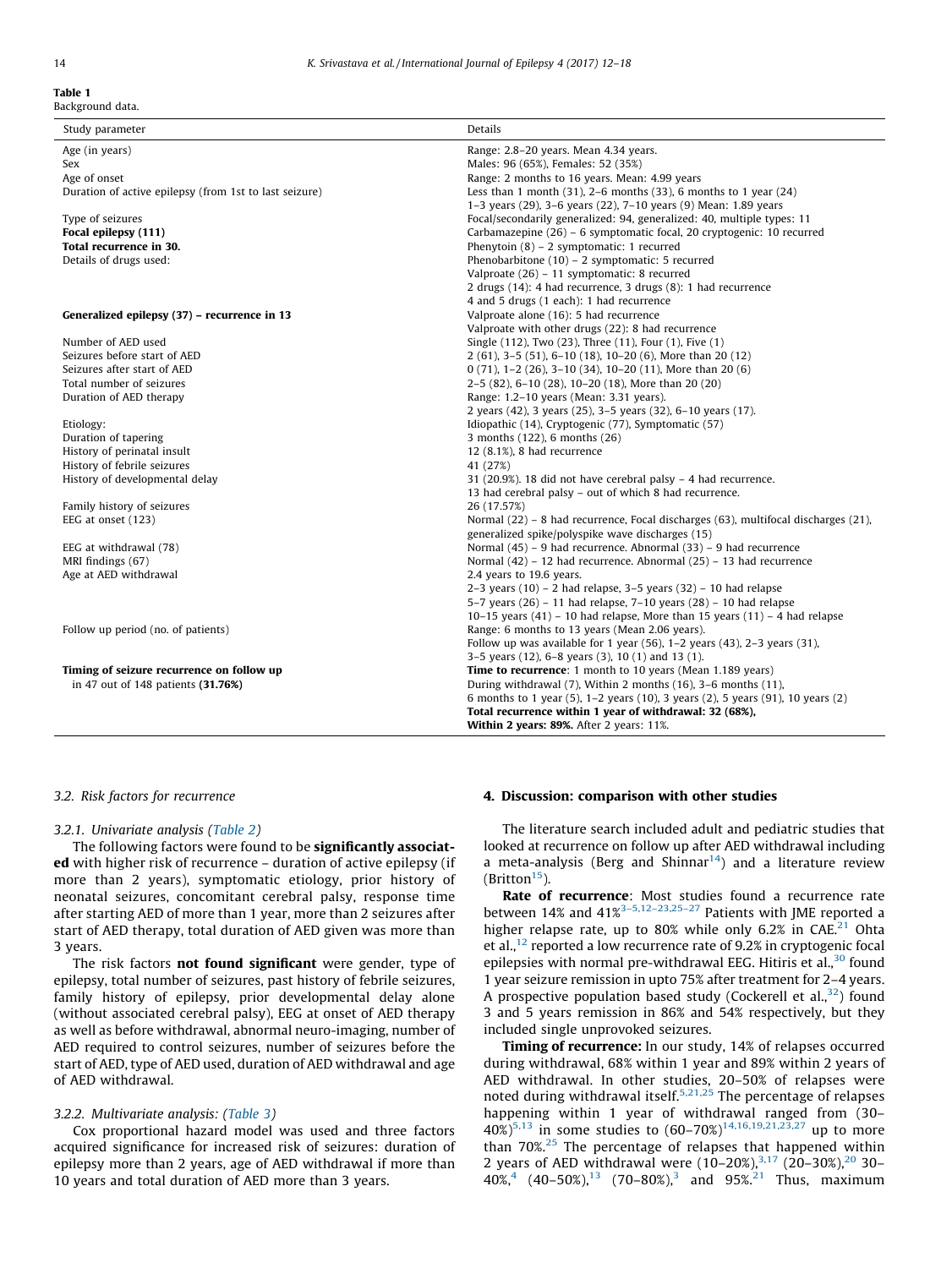#### <span id="page-3-0"></span>Table 2

Univariate analysis: Relation of different risk factors to rate of recurrence.

| S.n.           | <b>Risk Factors</b>                 | Categories               | Numbers (%)             | Recurrence seen in    | Relative risk | 95% C.I.        | $P$ value |
|----------------|-------------------------------------|--------------------------|-------------------------|-----------------------|---------------|-----------------|-----------|
| 1.             | Age of onset of epilepsy            | 1 year or less           | 44 (29.7)               | 18(40.9)              | 1.467         | 0.916-2.349     | 0.127     |
| 2.             | Sex                                 | More than 1 year<br>Male | 104(70.2)<br>97(65.5)   | 29(27.8)<br>32 (32.9) | 1.123         | $0.672 - 1.869$ | 0.713     |
|                |                                     | Female                   | 51 (34.5)               | 15 (29.4)             |               |                 |           |
| 3.             | Duration of active epilepsy         | 2 years or less          | 106(71.6)               | 25(23.5)              | 0.450         | 0.287-0.704     | 0.001     |
| 4              | Number of AED used                  | More than 2 years<br>One | 42 (28.4)<br>112 (75.6) | 22(52.3)<br>31 (27.6) | 0.623         | 0.338-0.998     | 0.067     |
|                |                                     | More than 1              | 36 (24.3)               | 16(44.4)              |               |                 |           |
| 5              | Type of epilepsy                    | Generalized              | 38(25)                  | 13(35.1)              | 1,1           | 0.656-1.865     | 0.706     |
|                |                                     | Focal                    | 110 (74.5)              | 34 (30.9)             |               |                 |           |
| 6              | Etiology                            | Idiopathic/cryptogenic   | 91 (61.5)               | 20(21.9)              | 0.464         | 0.288-0.7454    | 0.001     |
|                |                                     | Symptomatic              | 57 (38.5)               | 27(47.3)              |               |                 |           |
| $\overline{7}$ | No. of seizures before starting AED | Two                      | 61 (41.2)               | 24 (39.3)             | 1.488         | 0.931-2.378     | 0.097     |
|                |                                     | More than two            | 87 (58.8)               | 23(26.4)              |               |                 |           |
| 8              | No. of seizures after starting AED  | $0 - 2$                  | 97 (65.5)               | 25(25.7)              | 0.597         | 0.376-0.948     | 0.031     |
|                |                                     | More than 2              | 51 (34.5)               | 22(43.1)              |               |                 |           |
| 9              | Time to control seizures            | $0-12$ months            | 108 (73)                | 3(2.7)                | 0.05          | $0.016 - 0.159$ | < 0.001   |
|                |                                     | More than 12 months      | 40 (27)                 | 22(55)                |               |                 |           |
| 10             | Total duration of AED               | 3 or less years          | 99 (66.8)               | 20(20.2)              | 0.367         | 0.230-0.584     | < 0.001   |
|                |                                     | More than 3 years        | 49 (33.1)               | 27(55.1)              |               |                 |           |
| 11             | H/o seizures in neonatal period     | Yes                      | 11(7.4)                 | 8(72.7)               | 2.555         | $1.63 - 4.00$   | 0.005     |
|                |                                     | No                       | 137 (92.6)              | 39 (28.5)             |               |                 |           |
| 12             | Past h/o febrile seizures           | Yes                      | 41 (27.7)               | 18 (43.9)             | 1.619         | $1.01 - 2.57$   | 0.075     |
|                |                                     | No                       | 107(72.3)               | 29(27.1)              |               |                 |           |
| 13             | Family h/o seizures                 | Yes                      | 26(17.5)                | 5(19.2)               | 0.559         | 0.244-1.274     | 0.166     |
|                |                                     | No                       | 122 (82.4)              | 42 (34.4)             |               |                 |           |
| 14             | H/o perinatal insult                | Yes                      | 12(8.9)                 | 7(58.3)               | 1.983         | $1.15 - 3.41$   | 0.053     |
|                |                                     | N <sub>o</sub>           | 136 (91.8)              | 40 (29.4)             |               |                 |           |
| 15             | H/o developmental delay             | Yes                      | 31 (21.1)               | 12(38.7)              | 1.283         | $0.76 - 2.16$   | 0.391     |
|                |                                     | No                       | 116 (78.9)              | 35(30.2)              |               |                 |           |
| 16             | EEG at onset of AED (123 patients)  | Normal                   | 22(17.2)                | 8(38.1)               | 0.598         | $0.311 - 1.148$ | 0.170     |
|                |                                     | Abnormal                 | 101 (82.7)              | 33 (22.7)             |               |                 |           |
| 17             | EEG at withdrawal of AED (78)       | Normal                   | 45 (57.7)               | 9(20)                 | 1.364         | 0.604-3.057     | 0.588     |
|                |                                     | Abnormal                 | 33 (42.3)               | 9(27.2)               |               |                 |           |
| 18             | MRI findings (67 patients)          | Normal                   | 42 (62.3)               | 12(28.6)              | 1.820         | 0.999-3.345     | 0.070     |
|                |                                     | Abnormal                 | 25(37.3)                | 13(52)                |               |                 |           |
| 19             | Concomitant cerebral palsy          | Yes                      | 17(11.5)                | 12(70.6)              | 2.642         | $1.73 - 4.01$   | 0.001     |
|                |                                     | No                       | 131 (88.5)              | 35 (26.7)             |               |                 |           |
| 20             | Age of AED withdrawal               | Less than 10 years       | 104 (70.2)              | 35 (33.6)             | 1.23          | $0.709 - 2.14$  | 0.563     |
|                |                                     | More than 10 years       | 44 (29.7)               | 12(27.3)              |               |                 |           |
| 21             | Duration of AED withdrawal          | 3 or less months         | 122 (82.4)              | 37 (30.3)             | 0.789         | $0.452 - 1.374$ | 0.488     |
|                |                                     | More than 3 months       | 26 (17.57)              | 10 (38.46)            |               |                 |           |

#### Table 3

Multivariate analysis for risk factors causing recurrence after AED withdrawal.

| Risk factor                                         | P-value | Hazard ratio | Confidence interval |        |
|-----------------------------------------------------|---------|--------------|---------------------|--------|
|                                                     |         |              | Lower               | Upper  |
| Male sex                                            | 0.253   | 0.451        | 0.115               | 1.768  |
| Age of onset of seizures less than 1 year           | 0.103   | 0.253        | 0.049               | 1.318  |
| Duration of active epilepsy more than 2 years       | 0.008   | 0.065        | 0.009               | 0.495  |
| Time to control seizures more than 1 year           | 0.930   | 1.102        | 0.127               | 9.591  |
| More than 1 AED required to control seizures        | 0.580   | 1.682        | 0.267               | 10.586 |
| Symptomatic etiology                                | 0.724   | 0.595        | 0.033               | 10.641 |
| More than 2 seizures before starting of AED therapy | 0.986   | 0.988        | 0.250               | 3.907  |
| More than 2 seizures after starting AED therapy     | 0.097   | 5.509        | 0.734               | 41.376 |
| Previous history of febrile seizures                | 0.388   | 1.798        | 0.475               | 6.809  |
| Family history of epilepsy                          | 0.789   | 1.332        | 0.163               | 10.859 |
| Prior history of perinatal insult                   | 0.306   | 0.293        | 0.028               | 3.074  |
| History of delayed development                      | 0.186   | 0.228        | 0.026               | 2.037  |
| Concomitant cerebral palsy                          | 0.222   | 3.298        | 0.485               | 22.430 |
| Abnormal EEG at onset of AED                        | 0.804   | 0.604        | 0.011               | 32.752 |
| Age of withdrawal of AED more than 10 years         | 0.013   | 10.384       | 1.647               | 65.464 |
| Total duration of AED more than 3 years             | 0.036   | 0.101        | 0.012               | 0.860  |
| History of seizures in neonatal period              | 0.306   | 0.293        | 0.028               | 3.074  |
| Abnormal EEG at withdrawal of AED                   | 0.241   | 2.381        | 0.559               | 10.150 |
| Abnormal MRI                                        | 0.753   | 0.647        | 0.043               | 9.705  |
| Generalized epilepsy                                | 0.704   | 1.426        | 0.228               | 8.913  |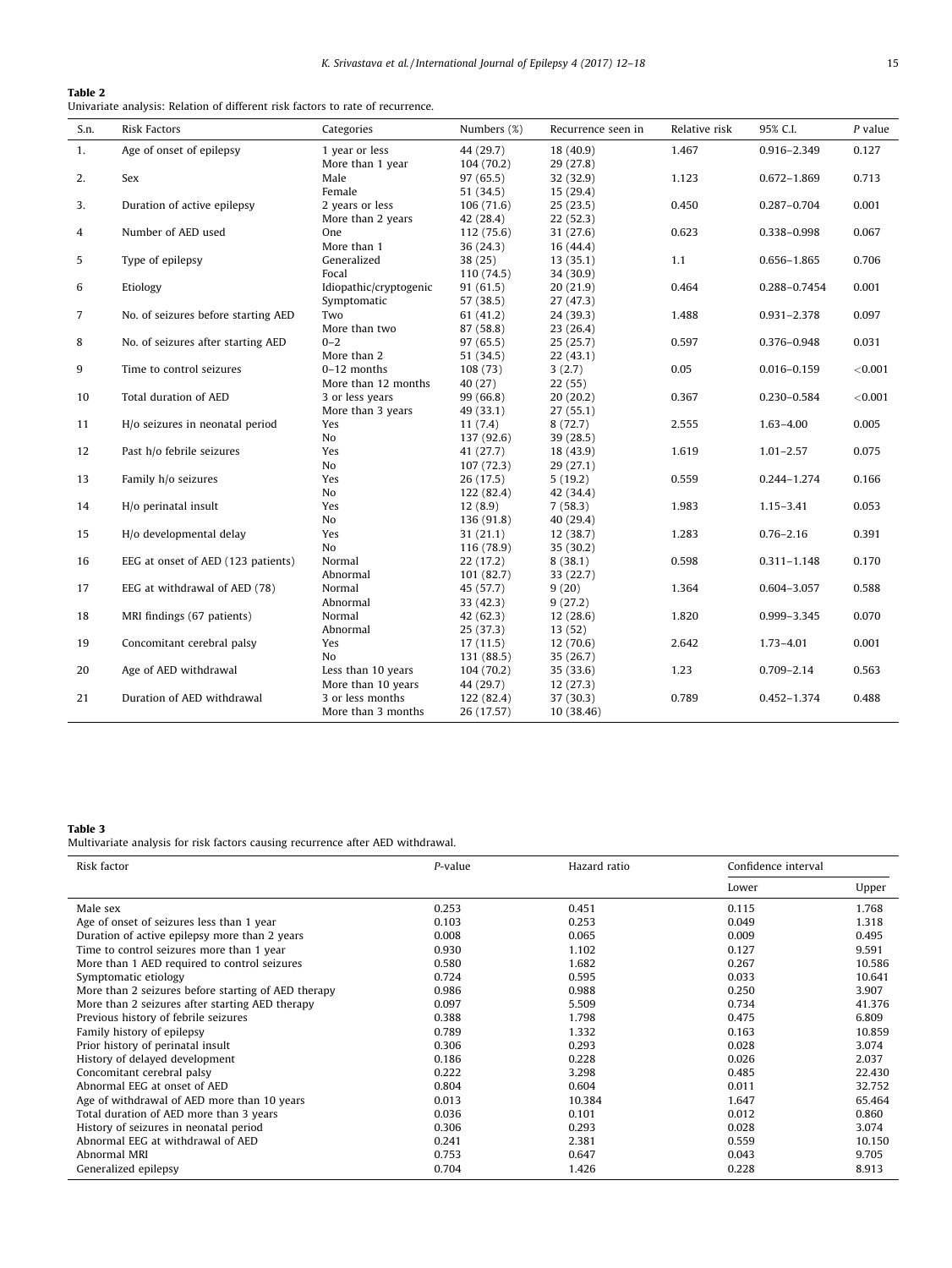## Table 4

Risk factors for recurrence: comparison of our results with existing literature.

| Risk factor for recurrence                                                | Our study result                                 | Studies that found the factor<br>significant                                                                                                   | Studies that<br>found the factor<br>not significant | Comments on the basis of existing<br>literature                                                        |
|---------------------------------------------------------------------------|--------------------------------------------------|------------------------------------------------------------------------------------------------------------------------------------------------|-----------------------------------------------------|--------------------------------------------------------------------------------------------------------|
| Age of onset of epilepsy                                                  | Not significant<br>(less or more<br>than 1 year) | Older age of onset – more than<br>10 years <sup>8,14,15,17,21,26,31</sup><br>More than 5 years <sup>6</sup><br>More than 6 years <sup>12</sup> | 3-5,13,19,23                                        | Epilepsies with onset in adolescent<br>age may have more recurrence.                                   |
| Sex                                                                       | Not significant                                  | Female <sup>3,7,21,22,33,40</sup>                                                                                                              | 4-6,13,17,19,23,27                                  | Female sex may act as additional<br>risk factor in IGE                                                 |
| Duration of active epilepsy more<br>than 2 years                          | Significant                                      | 3,6,12,16,17,29,33,40                                                                                                                          | 30,23,27,34                                         | Surrogate marker for difficult to<br>control epilepsy                                                  |
| Number of AED used more than one                                          | Not significant                                  | More than 1 drug <sup>4,12,15,18,19,25-27</sup>                                                                                                | 3,5,6,16,17                                         | Surrogate marker for difficult to<br>control epilepsy                                                  |
| Type of epilepsy - focal or generalized                                   | Not significant                                  | Focal $4,13$<br>Generalized <sup>21,22,25,26</sup><br>Multiple seizure types <sup>4,17,20,21</sup>                                             | 3,5,16,19,23,27                                     | Equivocal effect of type of seizures<br>but multiple seizure types confer<br>higher risk of recurrence |
| Etiology - symptomatic versus idiopathic                                  | Significant                                      | Remote<br>symptomatic6,8,13-15,18,20,24,26,31,35-37,40<br>Idiopathic <sup>2,14,15,17,21,26</sup>                                               | 3,7,33                                              | Adolescent onset IGE may have<br>equal risk as Symptomatic                                             |
| More than 2 seizures before starting AED                                  | Not significant                                  | 12,17,34,44                                                                                                                                    | 30,4,6,16,27,43                                     | Equivocal                                                                                              |
| More than 2 seizures after starting AED                                   | Significant                                      | 12, 13, 16, 17, 25, 26, 29, 33, 34                                                                                                             | 30,6,27                                             | Surrogate marker for difficult to<br>control epilepsy                                                  |
| Time taken to control seizures was more<br>than 1 year after start of AED | Significant                                      | Poor initial response <sup>3,6,12,13,15,38</sup>                                                                                               |                                                     | Surrogate marker for difficult to<br>control epilepsy                                                  |
| Total duration of AED if more than 3 years                                | Significant                                      | Shorter duration <sup>3,6,8,18,25,26,39,40,42</sup><br>Prolonged AED <sup>13,24,29,33</sup>                                                    | 5, 16, 17, 19, 41                                   | Equivocal                                                                                              |
| History of seizures in neonatal period                                    | Significant                                      | 17.20                                                                                                                                          |                                                     | Not studied adequately                                                                                 |
| Past history of febrile seizures                                          | Not significant                                  | Febrile seizures <sup>4,20,27</sup>                                                                                                            | 3,6                                                 | Not studied adequately                                                                                 |
| Family history of seizures                                                | Not significant                                  | Positive family history <sup>15,17</sup>                                                                                                       | 3,5,16,27                                           | Family history of seizures may not<br>confer an additional risk for<br>recurrence                      |
| History of perinatal insult (asphyxia/<br>hypoglycemia/seizures)          | Significant                                      | 17                                                                                                                                             | 27                                                  | Not studied adequately                                                                                 |
| History of prior developmental delay                                      | Not significant                                  | Delayed development <sup>6,8,14,15,27,44</sup>                                                                                                 | 3,4,35                                              | Associated developmental delay has<br>higher risk of recurrence                                        |
| EEG at onset of AED (123 patients)                                        | Not significant                                  | Abnormal EEG <sup>5,8,14,15,17,24,26,27</sup>                                                                                                  | 3,4,6,7,23                                          | Abnormal EEG at onset of AED may<br>have a higher risk of recurrence                                   |
| EEG at withdrawal of AED (78)                                             | Not significant                                  | Abnormal EEG <sup>3-5,14,15,17,21,22,46</sup>                                                                                                  | 3                                                   | Abnormal EEG at withdrawal of AED<br>may have a higher risk of recurrence                              |
| MRI findings (67 patients)<br>Concomitant cerebral palsy                  | Not significant<br>Significant                   | Abnormal <sup>17</sup><br>Motor deficits <sup>14,15,17,18,23</sup><br>More risk in hemiplegia <sup>45</sup>                                    | 3,23,27<br>19                                       | Not adequately studied<br>Associated Cerebral palsy has higher<br>risk of recurrence                   |
| Age of AED withdrawal more<br>than 10 years                               | Not significant                                  | 12,21,22                                                                                                                                       | 30,20,23,50                                         | Late onset epilepsies may have a<br>higher risk of recurrence.                                         |
| Duration of AED withdrawal over<br>3 or more than 3 months                | Not significant                                  | Less than 3 months $5,15,24$                                                                                                                   | 3,15,20,23,41,48,49                                 | May not be significant                                                                                 |

number of relapses is reported to occur within 2 years of withdrawal.

Risk factors for recurrence: Table 4 shows an overview of different risk factors found significant/not significant in our study and their status in the literature. We did not consider specific AEDs or post withdrawal EEG to look for worsening. History of neonatal seizures and perinatal insult (HIE, hypoglycemia) was not studied in most of the other existing literature.

Britton<sup>[15](#page-5-0)</sup> asserted that abnormal EEG prior to withdrawal has limited predictive value, as some medications like Valproate may have EEG normalizing effects. They pointed out that relapse rates were up to 83% in patients whose EEG worsened on dose reduction, compared to 54% in patients whose EEG remained unchanged, suggesting that post withdrawal EEGs may be useful. Berg<sup>[14](#page-5-0)</sup> showed that slowing on EEG may be as important as presence of epileptiform abnormalities, as also photo-paroxysmal response which may be predict a higher risk of relapse.

#### 4.1. Multivariate analysis

We found only three factors achieved significance-duration of epilepsy of more than 2 years, age at AED withdrawal if more than 10 years and duration of AED therapy if more than 3 years

conferred a higher risk of recurrence. Different studies found various combinations of risk factors to be significant for recurrence: e.g. female sex,<sup>3,22</sup> higher age of onset of seizures,<sup>12,25</sup> time to control seizures more than 5 years, $12$  high initial seizure frequency, $^{13}$  $^{13}$  $^{13}$  seizures after start of AED, $^{25}$  remote symptomatic etiology,<sup>[13](#page-5-0)</sup> abnormal EEG at onset or withdrawal,<sup>22,25,27</sup> abnormal neurological examination, $23$  generalized seizures (primary or secondary), $25$  polytherapy, $27$  etc.

 $E$ lson<sup>50</sup> concluded that the most consistent factor is the ease of controlling seizures – how soon seizures are controlled on AED, frequency of seizures after AED initiation and the number of AED required to control seizures. Camfield and Camfield $51$  found the following factors to predict remission in children (Class I evidence): normal neurologic/mental abilities, seizure onset below the age of 12 years and infrequent or easily controlled seizures. The remission rate was 80% if all three factors were present versus 20% if none were present.

#### 4.2. Limitations of our study

There were several limitations in our study. 22% (45 out of 202) patients who completed 2 years of AED therapy did not follow up with us. Most patients were included retrospectively and the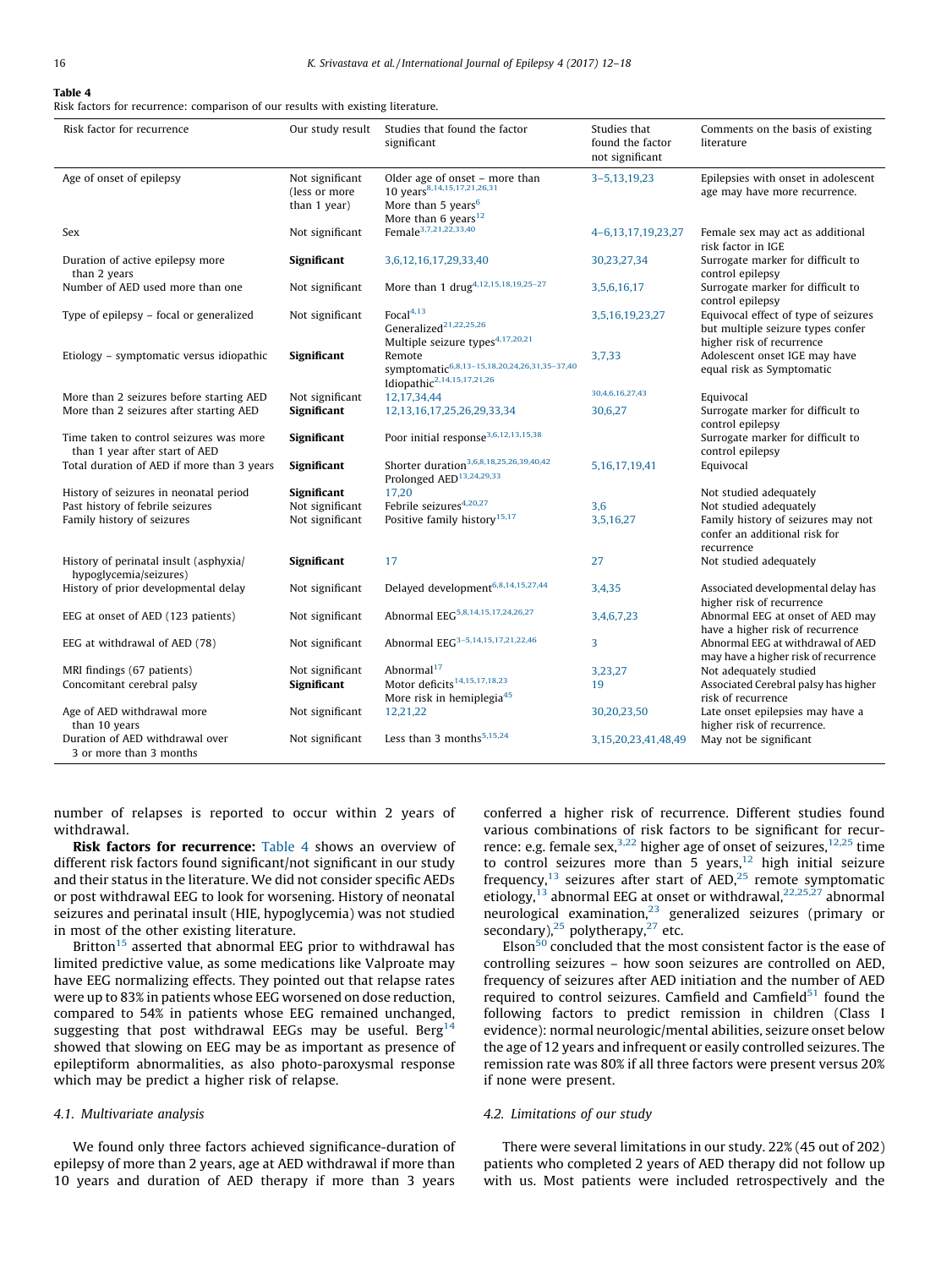<span id="page-5-0"></span>remaining patients were included over a period of 5 years from the onset of the study. Patients were treated for 2 or 3 years as per physician's discretion. It is possible that those patients who had difficult to control epilepsy and those who had florid abnormalities on pre withdrawal EEG were given prolonged therapy. We did not study type of EEG abnormalities, degree of mental retardation, etc. to stratify the risk of relapse. MRI was not available in many patients.

#### 5. Conclusion

This is the first study to look at rate of recurrence and its risk factors amongst children treated for epilepsy in India. In general, older age of onset in a previously normal child points to Idiopathic generalized epilepsies (IGE) like JME which carry a greater risk of relapse even if easily controlled. Among the symptomatic group, mostly due to perinatal brain injury (asphyxia, hypoglycemia) – the presence of co-morbidities like motor deficits, difficult to control seizures along with an abnormal EEG at withdrawal is associated with a higher rate of recurrence. There is no consensus in the world literature regarding the combination of prognostic factors to predict recurrence.

#### 6. Areas for further research

Larger prospective studies with longer follow up to generate survival curves and to find out the factors affecting the rate of recurrence are needed to address this important issue with impact on future physical, economic and social well being of these children.

#### Conflicts of interest

The authors have none to declare.

#### Acknowledgements

We thank Mr. Shrivallabh Sane, Statistician, Department of Community Medicine, Bharati Vidyapeeth Medical College, Pune for assistance in statistical analysis.

#### References

- 1. [Kale R. Global campaign against epilepsy: the treatment gap.](http://refhub.elsevier.com/S2213-6320(16)30050-1/sbref0260) Epilepsia. 2002; [43\(56\):31](http://refhub.elsevier.com/S2213-6320(16)30050-1/sbref0260).
- 2. [Specchio LM, Beghi E. Should antiepileptic drugs be withdrawn in seizure-free](http://refhub.elsevier.com/S2213-6320(16)30050-1/sbref0265) patients? CNS Drugs. [2004;18\(4\):201–212](http://refhub.elsevier.com/S2213-6320(16)30050-1/sbref0265).
- 3. [Olmez A, Arslan U, Turanli G, et al. Risk of recurrence after drug withdrawal in](http://refhub.elsevier.com/S2213-6320(16)30050-1/sbref0270) [childhood epilepsy.](http://refhub.elsevier.com/S2213-6320(16)30050-1/sbref0270) Seizure. 2009;18:251–256.
- 4. [Verriotti A, D'Egidio C, Agostinelli S, et al. Antiepileptic drug withdrawal in](http://refhub.elsevier.com/S2213-6320(16)30050-1/sbref0275) [childhood epilepsy: what are the risk factors associated with seizure relapse.](http://refhub.elsevier.com/S2213-6320(16)30050-1/sbref0275) Arch Dis Child. [2011;96:113–115.](http://refhub.elsevier.com/S2213-6320(16)30050-1/sbref0275)
- 5. [Magdy AA, Siam AG. Effect of the duration of withdrawal of antiepileptic drugs on](http://refhub.elsevier.com/S2213-6320(16)30050-1/sbref0280) [the risk of seizure recurrence in childhood epilepsy.](http://refhub.elsevier.com/S2213-6320(16)30050-1/sbref0280) Egypt J Neurol Psychiat Neurosurg. [2010;47\(4\):593–598.](http://refhub.elsevier.com/S2213-6320(16)30050-1/sbref0280)
- 6. [Bouma PAD, Peters ACB, Brouwer OF. Long term course of childhood epilepsy](http://refhub.elsevier.com/S2213-6320(16)30050-1/sbref0285) [following relapse after antiepileptic withdrawal.](http://refhub.elsevier.com/S2213-6320(16)30050-1/sbref0285) J Neurol Neurosurg Psychiatry. [2002;72:507–510.](http://refhub.elsevier.com/S2213-6320(16)30050-1/sbref0285)
- 7. [Altunbasak S, Artar O, Burgut R, et al. Relapse risk analysis after drug withdrawal in](http://refhub.elsevier.com/S2213-6320(16)30050-1/sbref0290) [epileptic children with uncomplicated seizures.](http://refhub.elsevier.com/S2213-6320(16)30050-1/sbref0290) Seizure. 1999;8:384–389.
- 8. [Shinnar S, Berg AT, Moshe SL. Discontinuing antiepileptic drugs in children with](http://refhub.elsevier.com/S2213-6320(16)30050-1/sbref0295) [epilepsy: a prospective study.](http://refhub.elsevier.com/S2213-6320(16)30050-1/sbref0295) Ann Neurol. 1994;35:534–545.
- 9. [Pavlovic M, Jovic N, Pekmezovic T. Antiepileptic drugs withdrawal in patients with](http://refhub.elsevier.com/S2213-6320(16)30050-1/sbref0300) IGE. Seizure. [2011;20\(September \(7\)\):520–525](http://refhub.elsevier.com/S2213-6320(16)30050-1/sbref0300).
- 10. [Andersson T, Braathen G, Persson A, et al. A comparison between one and three](http://refhub.elsevier.com/S2213-6320(16)30050-1/sbref0305) [years of treatment in uncomplicated childhood epilepsy: a prospective study. II.](http://refhub.elsevier.com/S2213-6320(16)30050-1/sbref0305) [The EEG as predictor of outcome after withdrawal of treatment.](http://refhub.elsevier.com/S2213-6320(16)30050-1/sbref0305) Epilepsia. 1997; [38\(2\):225–232.](http://refhub.elsevier.com/S2213-6320(16)30050-1/sbref0305)
- 11. [Caviedes BE, Herranz JL. Seizure recurrence and risk factors after withdrawal of](http://refhub.elsevier.com/S2213-6320(16)30050-1/sbref0310) [chronic antiepileptic therapy in children.](http://refhub.elsevier.com/S2213-6320(16)30050-1/sbref0310) Seizure. 1998;7(2):107–114.
- 12. [Ohta H, Ohtsuka Y, Tsuda T, et al. Prognosis after withdrawal of antiepileptic drugs](http://refhub.elsevier.com/S2213-6320(16)30050-1/sbref0315) [in childhood-onset cryptogenic localisation related epilepsies.](http://refhub.elsevier.com/S2213-6320(16)30050-1/sbref0315) Brain Dev. 2004; [26\(1\):19–25](http://refhub.elsevier.com/S2213-6320(16)30050-1/sbref0315).
- 13. [Sillanpaa M, Schmidt D. Prognosis of seizure recurrence after stopping antiepilep](http://refhub.elsevier.com/S2213-6320(16)30050-1/sbref0320)[tic drugs in seizure free patients: a long term population based study of childhood](http://refhub.elsevier.com/S2213-6320(16)30050-1/sbref0320) onset epilepsy. Epilepsy Behav. [2006;8:713–719.](http://refhub.elsevier.com/S2213-6320(16)30050-1/sbref0320)
- 14. [Berg AT, Shinnar S. Relapse following discontinuation of antiepileptic drugs: a](http://refhub.elsevier.com/S2213-6320(16)30050-1/sbref0325) meta-analysis. Neurology. [1994;44:601–608.](http://refhub.elsevier.com/S2213-6320(16)30050-1/sbref0325)
- 15. [Britton J. Antiepileptic drug withdrawal: literature review.](http://refhub.elsevier.com/S2213-6320(16)30050-1/sbref0330) Mayo Clin Proc. [2002;77:1378–1388.](http://refhub.elsevier.com/S2213-6320(16)30050-1/sbref0330)
- 16. [Verma A, Mishra S. Risk of seizure recurrence after antiepileptic withdrawal, an](http://refhub.elsevier.com/S2213-6320(16)30050-1/sbref0335) Indian study. Neurol Asia. [2006;11:19–23](http://refhub.elsevier.com/S2213-6320(16)30050-1/sbref0335).
- 17. [Lamdhade SJ, Taori GM. Study of factors responsible for recurrence of seizures in](http://refhub.elsevier.com/S2213-6320(16)30050-1/sbref0340) [controlled epileptics for more than 1.5 years after withdrawal of antiepileptic](http://refhub.elsevier.com/S2213-6320(16)30050-1/sbref0340) drugs. Neurol India. [2002;50:295–300](http://refhub.elsevier.com/S2213-6320(16)30050-1/sbref0340).
- 18. [Medical Research Council Antiepileptic Drug Withdrawal Study Group.Rando](http://refhub.elsevier.com/S2213-6320(16)30050-1/sbref0345)[mised study of antiepileptic drug withdrawal in patients in remission.](http://refhub.elsevier.com/S2213-6320(16)30050-1/sbref0345) Lancet. [1991;337:1175–1180.](http://refhub.elsevier.com/S2213-6320(16)30050-1/sbref0345)
- 19. [Boonluksiri P. Risk of seizure recurrence after antiepileptic drug withdrawal in](http://refhub.elsevier.com/S2213-6320(16)30050-1/sbref0350) [Thai children with epilepsy.](http://refhub.elsevier.com/S2213-6320(16)30050-1/sbref0350) Neurol Asia. 2006;11:25–29.
- 20. [Ramos-Lizana J, Aguirre-Rodriguez J, Aguilera-Lopez P, et al. Recurrence risk after](http://refhub.elsevier.com/S2213-6320(16)30050-1/sbref0355) [withdrawal of antiepileptic drugs in children with epilepsy: a prospective study.](http://refhub.elsevier.com/S2213-6320(16)30050-1/sbref0355) Eur J Pediatr Neurol. [2010;14\(2\):116–124](http://refhub.elsevier.com/S2213-6320(16)30050-1/sbref0355).
- 21. [Pavlovic M, Jovic N, Pekmezovic T. Antiepileptic drugs withdrawal in patients with](http://refhub.elsevier.com/S2213-6320(16)30050-1/sbref0360) [idiopathic generalized epilepsy.](http://refhub.elsevier.com/S2213-6320(16)30050-1/sbref0360) Seizure. 2011;20(7):520–525.
- 22. [Pavlovic M, Jovic N, Pekmezovic T. Withdrawal of antiepileptic drugs in young](http://refhub.elsevier.com/S2213-6320(16)30050-1/sbref0365) [patients with cryptogenic focal epilepsies.](http://refhub.elsevier.com/S2213-6320(16)30050-1/sbref0365) Seizure. 2012;21(6):431–436.
- 23. [Lossius MI, Hessen E, Mowinckel P, et al. Consequences of antiepileptic drug](http://refhub.elsevier.com/S2213-6320(16)30050-1/sbref0370) [withdrawal: a randomized Double Blind Study \(Akhershus Study\).](http://refhub.elsevier.com/S2213-6320(16)30050-1/sbref0370) Epilepsia. [2008;49:455–463](http://refhub.elsevier.com/S2213-6320(16)30050-1/sbref0370).
- 24. [Hawash KY, Rosman NP. Do partial seizures predict an increased risk of seizure](http://refhub.elsevier.com/S2213-6320(16)30050-1/sbref0375) [recurrence after antiepilepsy drugs are withdrawn?](http://refhub.elsevier.com/S2213-6320(16)30050-1/sbref0375) J Child Neurol. 2003;18(5): [331–337.](http://refhub.elsevier.com/S2213-6320(16)30050-1/sbref0375)
- 25. [Prognostic index for recurrence of seizures after remission of epilepsy. Medical](http://refhub.elsevier.com/S2213-6320(16)30050-1/sbref0380) [Research Council Antiepileptic Drug Withdrawal Study Group.](http://refhub.elsevier.com/S2213-6320(16)30050-1/sbref0380) BMJ. 1993;306: [1374–1378](http://refhub.elsevier.com/S2213-6320(16)30050-1/sbref0380).
- 26. [Bonnett LJ, Shukralla A, Tudur-Smith C. Seizure recurrence after antiepileptic drug](http://refhub.elsevier.com/S2213-6320(16)30050-1/sbref0385) [withdrawal and the implications for driving: further results from the MRC Anti](http://refhub.elsevier.com/S2213-6320(16)30050-1/sbref0385)[epileptic Drug Withdrawal Study and a systematic review.](http://refhub.elsevier.com/S2213-6320(16)30050-1/sbref0385) J Neurol Neurosurg Psychiatry. [2011;82:1328–1333.](http://refhub.elsevier.com/S2213-6320(16)30050-1/sbref0385)
- 27. [Incecik F, Herguner OM, Altunbasak S, et al. Risk of recurrence after discontinua](http://refhub.elsevier.com/S2213-6320(16)30050-1/sbref0390)[tion of antiepileptic drug therapy in children with epilepsy.](http://refhub.elsevier.com/S2213-6320(16)30050-1/sbref0390) J Pediatr Neurosci. [2014;9\(2\):100–105](http://refhub.elsevier.com/S2213-6320(16)30050-1/sbref0390).
- 29. [Speechio LM, Tramacere L, La Neve A, et al. Discontinuing antiepileptic drugs in](http://refhub.elsevier.com/S2213-6320(16)30050-1/sbref0400) [patients who are seizure free on monotherapy.](http://refhub.elsevier.com/S2213-6320(16)30050-1/sbref0400) J Neurol Neurosurg Psychiatry. [2002;72\(1\):22–25](http://refhub.elsevier.com/S2213-6320(16)30050-1/sbref0400).
- 30. [Hitiris N, Mohanraj R, Norrie J, et al. Predictors of pharmaco-resistant epilepsy.](http://refhub.elsevier.com/S2213-6320(16)30050-1/sbref0405) Epilepsy Res. [2007;75:192–196](http://refhub.elsevier.com/S2213-6320(16)30050-1/sbref0405).
- 31. [Peters AC, Brouwer OF, Geerts AT, et al. Randomized prospective study of early](http://refhub.elsevier.com/S2213-6320(16)30050-1/sbref0410) [discontinuation of antiepileptic drugs in children with epilepsy.](http://refhub.elsevier.com/S2213-6320(16)30050-1/sbref0410) Neurology. [1998;50:724–730](http://refhub.elsevier.com/S2213-6320(16)30050-1/sbref0410).
- 32. [Cockerell OC, Johnson AL, Sander JW, et al. Prognosis of epilepsy: a review and](http://refhub.elsevier.com/S2213-6320(16)30050-1/sbref0415) [further analysis of the first nine years of British national General practice. Study of](http://refhub.elsevier.com/S2213-6320(16)30050-1/sbref0415) [epilepsy: a prospective population based study.](http://refhub.elsevier.com/S2213-6320(16)30050-1/sbref0415) Epilepsia. 1997;38:31–46.
- 33. [Dooley J, Gordon K, Camfield P, et al. Discontinuation of anticonvulsant therapy](http://refhub.elsevier.com/S2213-6320(16)30050-1/sbref0420) [in children free of seizures for 1 year: a prospective study.](http://refhub.elsevier.com/S2213-6320(16)30050-1/sbref0420) Neurology. 1996;46: [969–974.](http://refhub.elsevier.com/S2213-6320(16)30050-1/sbref0420)
- 34. [Mohanraj R, Brodie MJ. Diagnosing refractory epilepsy: response to sequential](http://refhub.elsevier.com/S2213-6320(16)30050-1/sbref0425) [treatment schedules.](http://refhub.elsevier.com/S2213-6320(16)30050-1/sbref0425) Eur J Neurol. 2006;13:277–282.
- 35. [Tinuper P, Avoni P, Riva R, et al. The prognostic value of the electroencephalogram](http://refhub.elsevier.com/S2213-6320(16)30050-1/sbref0430) [in antiepileptic drug withdrawal in partial epilepsies.](http://refhub.elsevier.com/S2213-6320(16)30050-1/sbref0430) Neurology. 1996;47:76–78.
- 36. [Avoni P, Riva R, Tinuper P. Prognosis of epilepsies in antiepileptic drugs discon](http://refhub.elsevier.com/S2213-6320(16)30050-1/sbref0435)tinuation. Epilepsia. [1996;37\(suppl 4\):58–59](http://refhub.elsevier.com/S2213-6320(16)30050-1/sbref0435).
- 37. [Braathen G, Melander H. Early discontinuation of treatment in children with](http://refhub.elsevier.com/S2213-6320(16)30050-1/sbref0440) [uncomplicated epilepsy: a prospective study with a model for prediction of](http://refhub.elsevier.com/S2213-6320(16)30050-1/sbref0440) outcome. Epilepsia. [1997;38:561–569](http://refhub.elsevier.com/S2213-6320(16)30050-1/sbref0440).
- 38. [Sillanpaa M, Jalava M, Kaleva O, et al. Long term prognosis of seizures with onset in](http://refhub.elsevier.com/S2213-6320(16)30050-1/sbref0445) childhood. N Engl J Med. [1998;338:1715–1722](http://refhub.elsevier.com/S2213-6320(16)30050-1/sbref0445).
- [Berg AT, Shinnar S, Levy SR, et al. Two year remission and subsequent relapse in](http://refhub.elsevier.com/S2213-6320(16)30050-1/sbref0450) [children with newly diagnosed epilepsy.](http://refhub.elsevier.com/S2213-6320(16)30050-1/sbref0450) Epilepsia. 2001;42:1253–1262.
- 40. [Hixson JD. Stopping antiepileptic drugs: when and why.](http://refhub.elsevier.com/S2213-6320(16)30050-1/sbref0455) Curr Treat Options Neurol. [2010;12:434–442](http://refhub.elsevier.com/S2213-6320(16)30050-1/sbref0455).
- 41. [Tennison M, Greenwood R, Lewis D, et al. Discontinuing antiepileptic drugs in](http://refhub.elsevier.com/S2213-6320(16)30050-1/sbref0460) [children with epilepsy: a comparison of a 6 week and a 9 month taper period.](http://refhub.elsevier.com/S2213-6320(16)30050-1/sbref0460) N Engl J Med. [1994;330:1407–1410.](http://refhub.elsevier.com/S2213-6320(16)30050-1/sbref0460)
- 42. [Sirven JL, Sperling M, Wingerchuk DM. Early versus late antiepileptic drug with](http://refhub.elsevier.com/S2213-6320(16)30050-1/sbref0465)[drawal for people with epilepsy in remission.](http://refhub.elsevier.com/S2213-6320(16)30050-1/sbref0465) Cochrane Database Syst Rev. 2002;(3).
- 43. [MacDonald BK, Johnson AL, Goodridge DM, et al. Factors predicting prognosis of](http://refhub.elsevier.com/S2213-6320(16)30050-1/sbref0470) [epilepsy after presentation with seizures.](http://refhub.elsevier.com/S2213-6320(16)30050-1/sbref0470) Ann Neurol. 2000;48:833–841.
- 44. [Arts WF, Brouwer OF, Peters AC, et al. Course and prognosis of childhood epilepsy:](http://refhub.elsevier.com/S2213-6320(16)30050-1/sbref0475) [5 year follow-up of the Dutch study of epilepsy in childhood.](http://refhub.elsevier.com/S2213-6320(16)30050-1/sbref0475) Brain. 2004; [127:1774–1784.](http://refhub.elsevier.com/S2213-6320(16)30050-1/sbref0475)
- 45. [Delgado MR, Riela AR, Mills J, et al. Discontinuation of antiepileptic drug treatment](http://refhub.elsevier.com/S2213-6320(16)30050-1/sbref0480) [after two seizure free years in children with cerebral palsy.](http://refhub.elsevier.com/S2213-6320(16)30050-1/sbref0480) Pediatrics. 1996; [97:192–197](http://refhub.elsevier.com/S2213-6320(16)30050-1/sbref0480).
- 46. [Andersson T, Brathen G, Persson A, et al. A comparison between one and three](http://refhub.elsevier.com/S2213-6320(16)30050-1/sbref0485) [years of treatment in uncomplicated childhood epilepsy: a prospective study, II:](http://refhub.elsevier.com/S2213-6320(16)30050-1/sbref0485) [the EEG as predictor of outcome after withdrawal of treatment.](http://refhub.elsevier.com/S2213-6320(16)30050-1/sbref0485) Epilepsia. 1997; [38:225–232](http://refhub.elsevier.com/S2213-6320(16)30050-1/sbref0485).